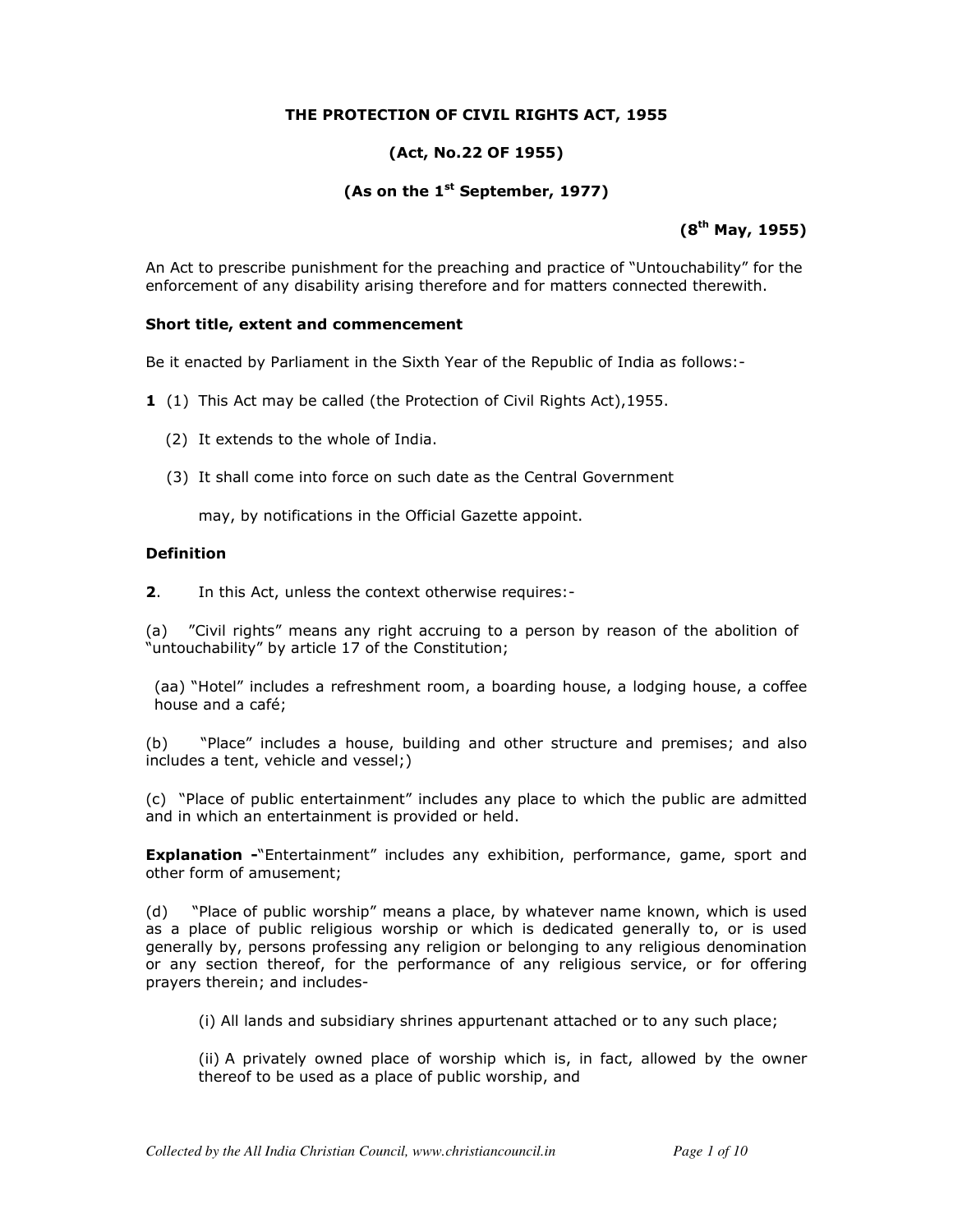(iii) Such land or subsidiary shrine appurtenant to such privately owned place of worship as is allowed by the owner thereof to be used as a place of public religious worship;)

(da) "Prescribed" means prescribed by rules made under this Act;

(db) "Scheduled castes" has the meaning assigned to it in clause (24) of article 366 of the Constitution;)

(e) "Shop" means any premises where goods are sold either wholesale or by retail or both wholesale and by retail and includes-

(i) Any place from where goods are sold by a hawker or vendor or from a mobile van or cart,

(ii) A laundry and a hair cutting saloon;

(iii) Any other place where services are rendered to customers.

### Punishment for enforcing religious disabilities

3.Whoever on the ground of "untouchability" prevents any person-

(a) from entering any place of public worship which is open to other persons professing the same religion or any section thereof, as such person; or

(b) from worshipping or offering prayers or performing any religious service in any place of public worship, or bathing in or using the waters of, any sacred tank, well, spring or water-course (river or lake or bathing at any ghat of such tank, water-course, river or lake) in the same manner and to the same extent as is permissible to other persons professing the same religion or any section thereof, as such person;

shall be punishable with imprisonment for a term of not less than one month and not more than six months and also with fine which shall be not less than one hundred rupees and not more than five hundred rupee

**Explanation-** For the purpose of this section and section 4 persons professing the buddhist, Sikh or Jain religion or persons professing the Hindu religion in any of its forms or development including Virashaivas, Lingayats, Adivasis, followers of Brahmo, Prarthana, Arya Samaj and the Swaminarayan Sampraday shall be deemed to be Hindus.

#### Punishment for enforcing social disabilities

**4.** Whoever on the ground of "untouchability" enforces against any person any disability with regard to-

(i) access to any shop, public restaurant, hotel or place of public entertainment; or

(ii) the use of any utensils, and other articles kept in any public restaurant, hotel, dharmshala, sarai or musafirkhana for the use of the general public or of any section thereof; or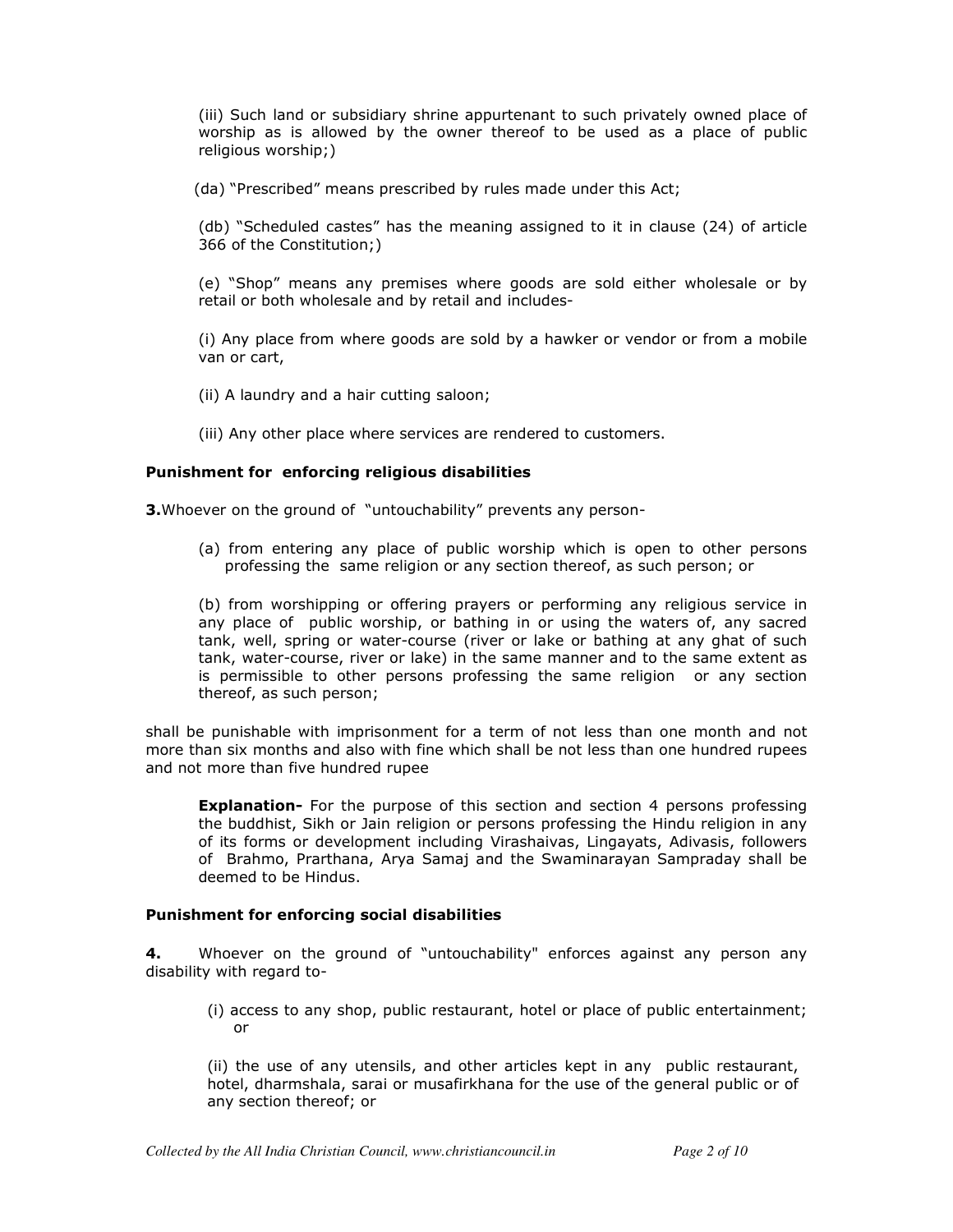(iii) the practice of any profession or the carrying on of any occupation, trade or business or employment in any job; or

(iv) the use of, or access to, any river, stream, spring, well, tank, cistern, water-tap or other watering place, or any bathing ghat, burial or cremation ground, any sanitary convenience, any road, or passage, or any other place of public resort which other members of the public, or any section thereof, have a right to use or have access to; or

(v) the use of, or access to, any place used for a charitable or a public purpose maintained wholly or partly out of State funds or dedicated to the use of the general public or any section thereof ; or j

(vi) the enjoyment of any benefit under a charitable trust created for the benefit of the general public or of any section thereof; or

(vii) the use of, or access to, any public conveyance; or ľ

(viii) the construction, acquisition or occupation of any residential premises in any locality, whatsoever; or İ

(ix) the use of any dharmshala, sarai or musafirkhana which is open to the general public, or to any section thereof; or j

(x) the observance of any social or religious custom, usage or ceremony or taking part in, or taking out, any religious, social or cultural procession; or

(xi) the use of jewelry and finery;

shall be punishable with imprisonment for a term of not less than one month and not more than six months and also with fine which shall be not less than one hundred rupees and not more than five hundred rupees

**Explanation-** For the purposes of this section, "enforcement of any disability" includes any discrimination on the ground of "untouchability"

#### Punishment for refusing to admit persons to hospital, etc.

- 5. Whoever on the ground of "untouchability"-
	- (a) refuses admission to any person to any hospital dispensary, educational institution or any hostel, if such hospital, is plenary, educational institution or hostel is established or maintained for the benefit of the general public or any section thereof; or
	- (b) does any act which discriminates against any such person after admission to any of the aforesaid institution;

shall be punishable with imprisonment for a term of not less than one month and not more than six months and also with fine which shall be not less than one hundred rupees and not more than five hundred rupees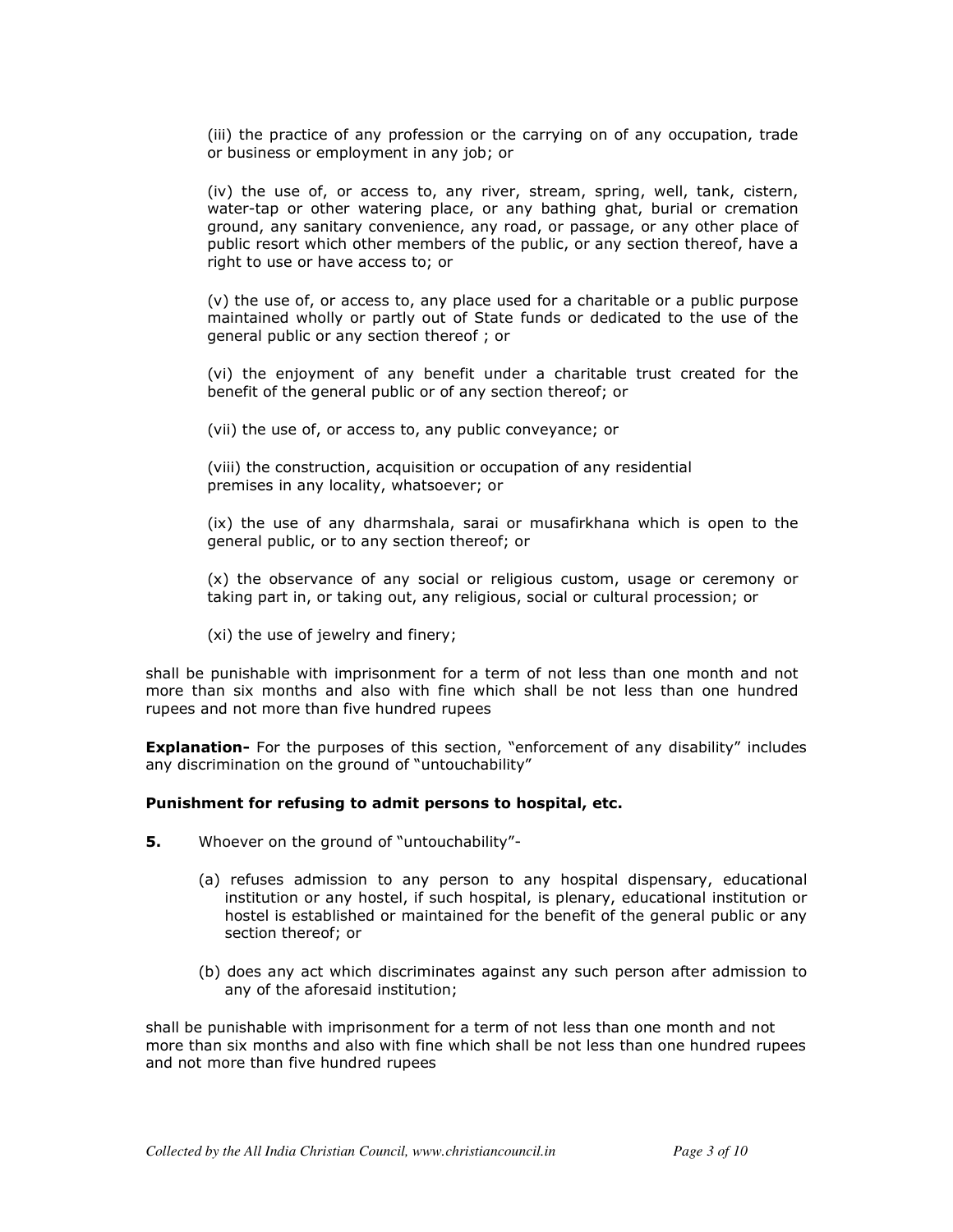### Punishment for refusing to sell goods or render services

6. Whoever on the ground of "untouchability" refuses to sell any goods or refuses to render any service to any person at the same time and place and on the same terms and conditions at or on which such goods are sold or services are rendered to other persons in the ordinary course of business shall be punishable with imprisonment for a term of not less than one month and not more than six months and also with fine which shall be not less than one hundred rupees and not more than five hundred rupees.

# Punishment for other offence arising out of "untouchability"

7. (1) Whoever-

(a) prevents any person from exercising any right accruing to him by reason of the abolition of " untouchability" under article 17 of the Constitution; or

(b) molests, injures, annoys, obstructs or causes or attempts to cause obstruction to any person in the exercise of any such right or molests, injures, annoys or boycotts any person by reason of his having exercised any such right; or

(c) by words, either spoken or written, or by signs or by visible representations or otherwise, incites or encourages any person or class of persons or the public generally to practice "untouchability" in any form whatsoever; or

(d) insults or attempts to insult, on the ground of "untouchability" a member of a Scheduled Caste,

shall be punishable with imprisonment for a term of not less than one month and not more than six months, and also with fine which shall be not less than one hundred rupees and not more than five hundred rupees

**Explanation-I** A person shall be deemed to boycott another person who-

(a) refuses to let to such other person or refuses to permit such other person, to use or occupy any house or land or refuses to deal with, work for hire for, or do business with, such other person or to render to him or receive from him any customary service, or refuses to do any of the said things on the terms on which such things would be commonly done in the ordinary course of business; or

(b) abstains from such social, professional or business relations as he would ordinarily maintain with such other person.

**Explanation-II.**- For the purpose of clause (c) a person shall be deemed to incite or encourage the practice of "untouchability"-

(i) if he, directly or indirectly, preaches "untouchability" or its practice in any form; or

(ii) if he justifies, whether on historical, philosophical or religious grounds or on the ground of any tradition of the caste system or on any other ground, the practice of "untouchability" in any form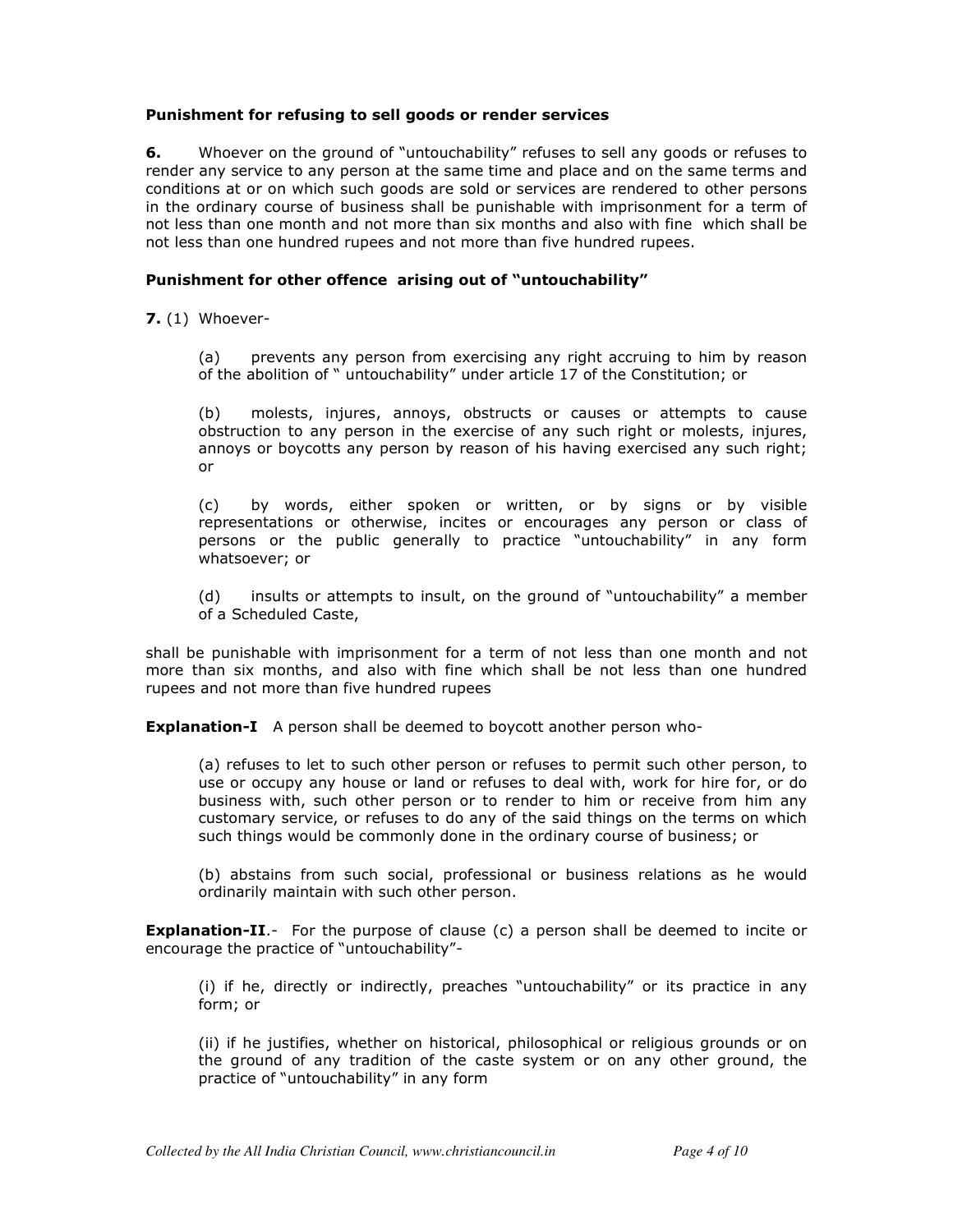(1A) Whoever commits any offence against the person or property of any individual as a reprisal or revenge for his having exercised any right accruing to him by reason of the abolition of "untouchability" under article 17 of the constitution, shall, where the offence is punishable with imprisonment for a term exceeding two years, be punishable with imprisonment for a term which shall not be less than two years and also with fine.

(2) Whoever-

(i) denies to any person belonging to his community or any section thereof any right or privilege to which such person would be entitled as a member of such community or section, or

(ii) takes any part in the ex-communication of such person, on the ground that such person has refused to practice "untouchability" or that such person has done any act in furtherance of the objects of this Act.

shall be punishable with imprisonment for a terms of not less than one month and not more than six months, and also with fine which shall be not less than one hundred rupees and not more than five hundred rupees

### Unlawful compulsory labour when to be deemed to be a practice of untouchability.

**7A.** (1) Whoever compels any person, on the ground of "untouchability" to do any scavenging or sweeping or to remove any carcass or to flay any animal or to remove the umb ilical cord or to do any other job of a similar nature, shall be deemed to have enforced a disability arising out of "untouchability"

(2) Whoever is deemed under sub-section (1) to have enforced a disability arising out of "untouchability" shall be punishable with imprisonment for a term which shall not be less than three months and not more than six months and also with fine which shall not be less than one hundred rupees and not more than five hundred rupees.

**Explanation-** For the purposes of this section, "compulsion" includes a threat of social or economic boycott

## Cancellation or suspension of licenses in certain cases

8. When a person who is convicted of an offence under section 6 holds any license under any law for the time being in force in respect of any profession, trade, calling or employment in relation to which the offence is committed, the court trying the offence may, without prejudice to any other penalty to which such person may be liable under that section, direct that the license shall stand cancelled or be suspended for such period as the court may deem fit, and every order of the court so canceling or suspending a license shall have effect as if it had been passed by the authority competent to cancel or suspend the license under any such law.

**Explanation:-** In this section, "license" includes a permit or a permission

## Resumption or suspension of grants made by Government.

**9.** Where the manager or trustee of a place of public worship or any educational institution or hostel which is in receipt of a grant of land or money from the government is convicted of an offence under this Act and such conviction is not reversed or quashed in any appeal or revision, the Government may, if in its opinion the circumstances of the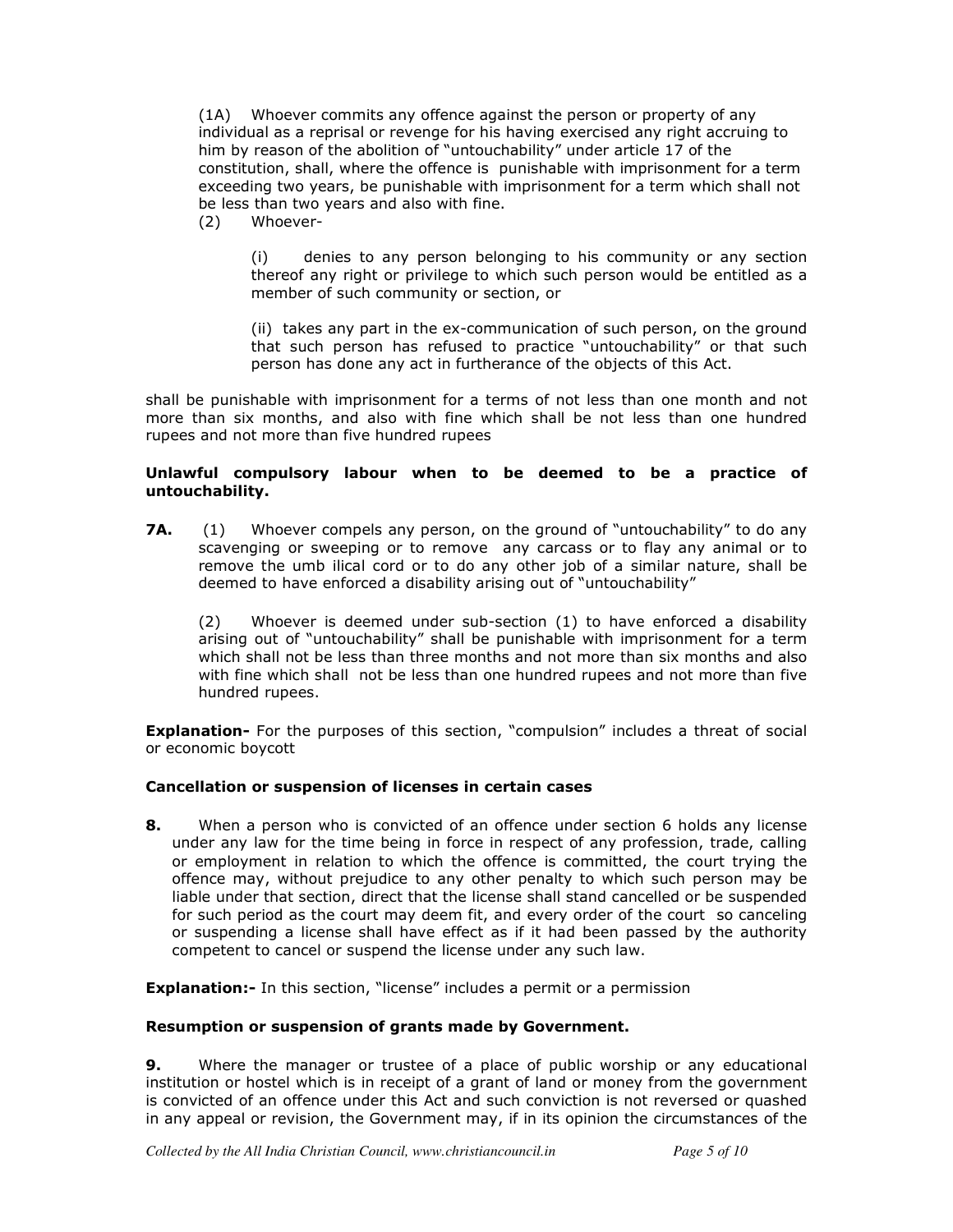case warrant such a course, direct the suspension or resumption of the whole or any part of such grant.

### Abetment of offence.

10. Whoever abets any offence under this Act shall be punishable with the punishment provided for the offence.

**Explanation:-** A public servant who willfully neglects the investigation of any offence punishable under this Act shall be deemed to have abetted an offence punishable under this Act.

### Power of State Government to impose collective fine.

**10A** (i) If, after an inquiry in the prescribed manner, the State Government is satisfied that the inhabitants of an area are concerned in, or abetting the commission of, any offence punishable under this Act, or harboring persons concerned in the commission of such offence or failing to render all the assistance in their power to discover or apprehend the offender or offenders or suppressing material evidence of the commission of such offence, the State Government may, by notification in the Official Gazette, impose a collective fine on such inhabitants and apportion such fine amongst the inhabitants who are liable collectively to pay it, and such apportionment shall be made according to the State Government's judgement of the respective means of such inhabitants and in making any such apportionment the State Government may assign a apportion of such fine to a Hindu undivided family to be payable by it:

Provided that the fine apportioned to an inhabitant shall not be realised until the petition, if any, filed by him under sub-section(3) is disposed of.

(2) The notification made under sub-section(1) shall be proclaimed in the area by beat of drum or in such other manner as the State Government may think best in the circumstances to bring the imposition of the collective fine to the notice of the inhabitants of the said area.

(3) (a) Any person aggrieved by the imposition of the collective fine under subsection(1) or by the order of apportionment, may, within the prescribed period, file a petition before the State Government or such other authority as that Government may specify in this behalf for being exempted from such fine or for modification of the order of apportionment:

Provided that no fee shall be charged for filing such petition.

 (b) The State Government or the authority specified by it shall, after giving to the petitioner a reasonable opportunity of being heard, pass such order as it may think fit:

Provided that the amount of the fine exempted or reduced under this section shall not be realizable from any person, and the total fine imposed on the inhabitants of an area under sub-section (1) shall be deemed to have been reduced to that extent.

(4) Notwithstanding anything contained in sub-section (3), the State Government may exempt the victims of any offence punishable under this Act or any person who does not, in its opinion, fall within the category of persons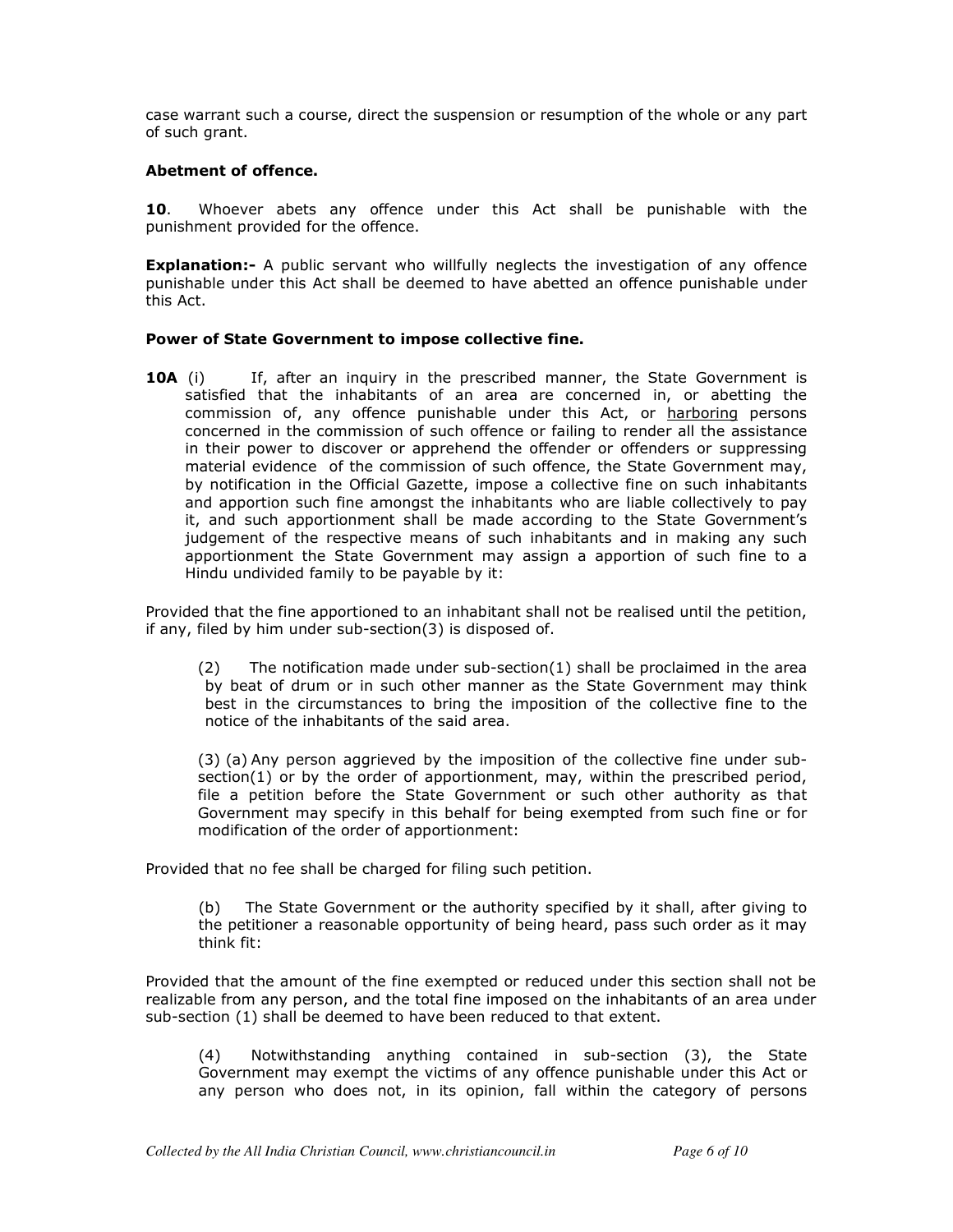specified in sub-section (1), from the liability to pay the collective fine imposed under sub-section (1) or any portion thereof.

### 2 of 1974

(5) The portion of collective fine payable by any person (including a Hindu undivided family) may be recovered in the manner provided by the Code of Criminal Procedure, 1973 for the recovery of fines imposed by a Court as if such portion were a fine imposed by a Magistrate.

### Enhanced penalty on subsequent conviction

**11.** Whoever having already been convicted of an offence under this Act or of an abetment of such offence is again convicted of any such offence or abetment, shall, on conviction, be punishable-

(a) For the second offence, with imprisonment for a term of not less than six months and not more than one year, and also with fine which shall not be less than two hundred rupees and not more than five hundred rupees

(b) For the third offence or any offence subsequent to the third offence, with imprisonment for a term of not less than one year and not more than two years, and also with fine which shall be not less than five hundred rupees and not more than one thousand rupees.

### Presumption by courts in certain cases

12. Where any act constituting an offence under this Act is committed in relation to a member of a Scheduled Caste the court shall presume, unless the contrary is proved, that such act was committed on the ground of "untouchability".

## Limitation of jurisdiction of civil courts.

13.(1) No civil court shall entertain or continue any suit or proceeding or shall pass any decree or order or execute wholly or partially any decree or order if the claim involved in such suit or proceeding or if the passing of such decree or order or if such execution would in any way be contrary to the provisions of this Act.

 (2) No court shall, in adjudicating any matter or executing any decree or order, recognise any custom or usage imposing any disability on any person on the ground of "untouchability"

## Offences by companies

**14.** (1) If the person committing an offence under this Act is a company, every person who at the time the offence was committed was in-charge of, and was responsible to, the company for the conduct of the business of the company, shall be deemed to be guilty of the offence and shall be liable to be proceeded against and punished accordingly.

Provided that nothing contained in this sub-section shall render any such person liable to any punishment, if he proves that the offence was committed without his knowledge or that he exercised all due diligence to prevent the commission of such offence.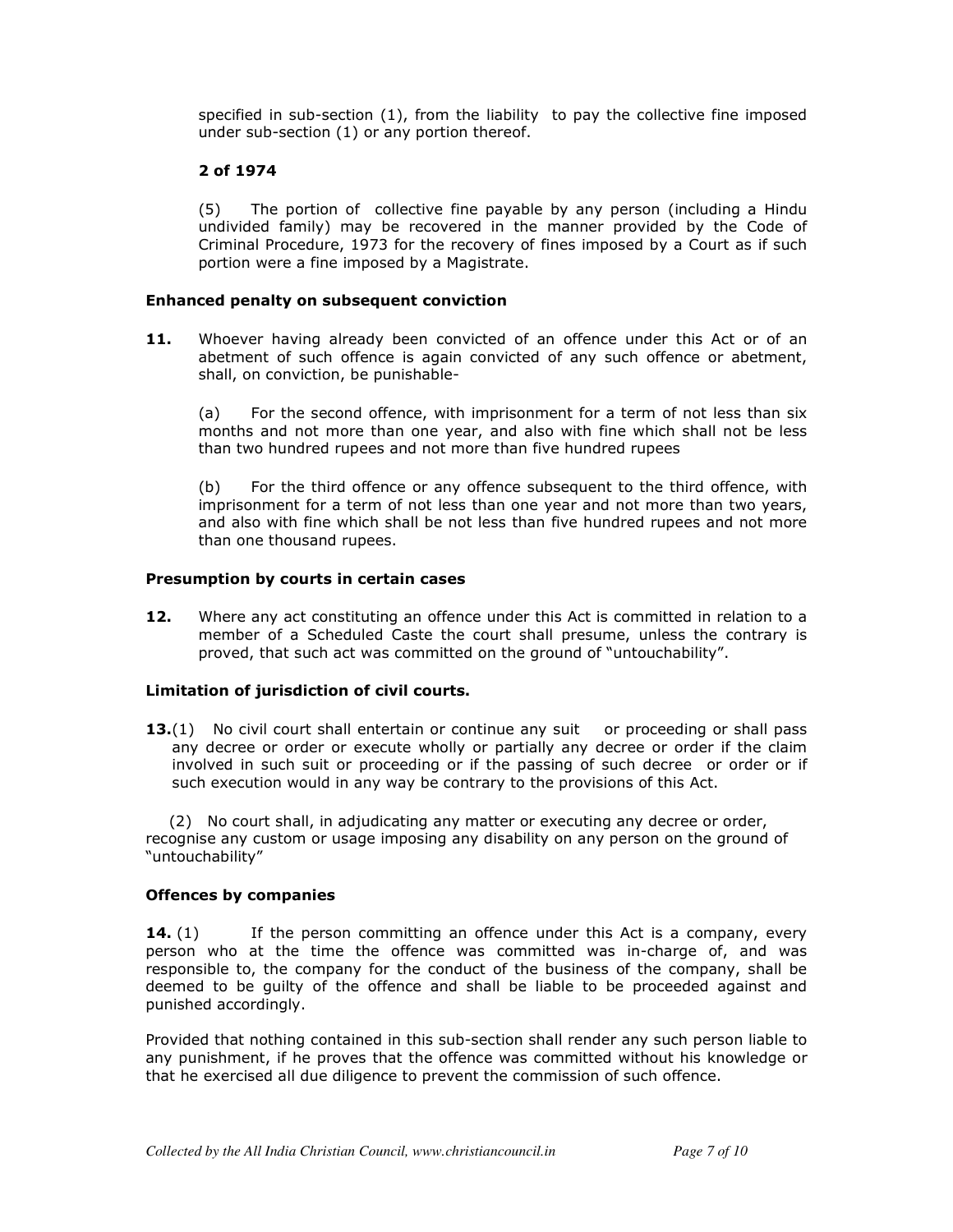(2) Notwithstanding anything contained in sub-section (1), where an offence under this Act has been committed with the consent of any director or manager, secretary or other officer of the company, such director, manager, secretary or other officer shall also be deemed to be guilty of that offence and shall be liable to be proceeded against and punished accordingly.

**Explanation:** - For the purposes of this section-

(a) "company" means any body, corporate and includes a firm or other association of individuals; and

(b) "director" in relation to a firm means a partner in the firm.

## Protection of action taken in good faith

- (14A) (1) No suit, prosecution or other regal proceeding shall lie against the Central Government or a State Government for anything which is in good faith done or intended to be done under this Act.
	- (2) No suit or other legal proceeding shall lie against the Central Government or a State Government for any damage caused or likely to be caused by anything which is in good faith done or intended to be done under this Act.

### Offences to be cognizable and tribal summarily

15.

#### 2 of 1974

(1) Notwithstanding anything contained in the Code of Criminal Procedure, 1973, every offence punishable under this Act shall be cognizable and every such offence, except where it is punishable with imprisonment for a minimum term exceeding three months, may be tried summarily by a Judicial Magistrate of the first class or in a metropolitan area by a Metropolitan Magistrate in accordance with the procedure specified in the said code.

## 2 of 1974

(2) Notwithstanding anything contained in the Code of Criminal Procedure, 1973, when any public servant is alleged to have committed the offence of abetment of an offence punishable under this Act, while acting or purporting to act in the discharge of his official duty, no court shall take cognizance of such offence of abetment except with the previous sanction-

(a) of the Central Government, in the case of a person employed in connection with the affairs of the Union; and

 (b) of the State Government, in the case of a person employed in connection with the affairs of a State.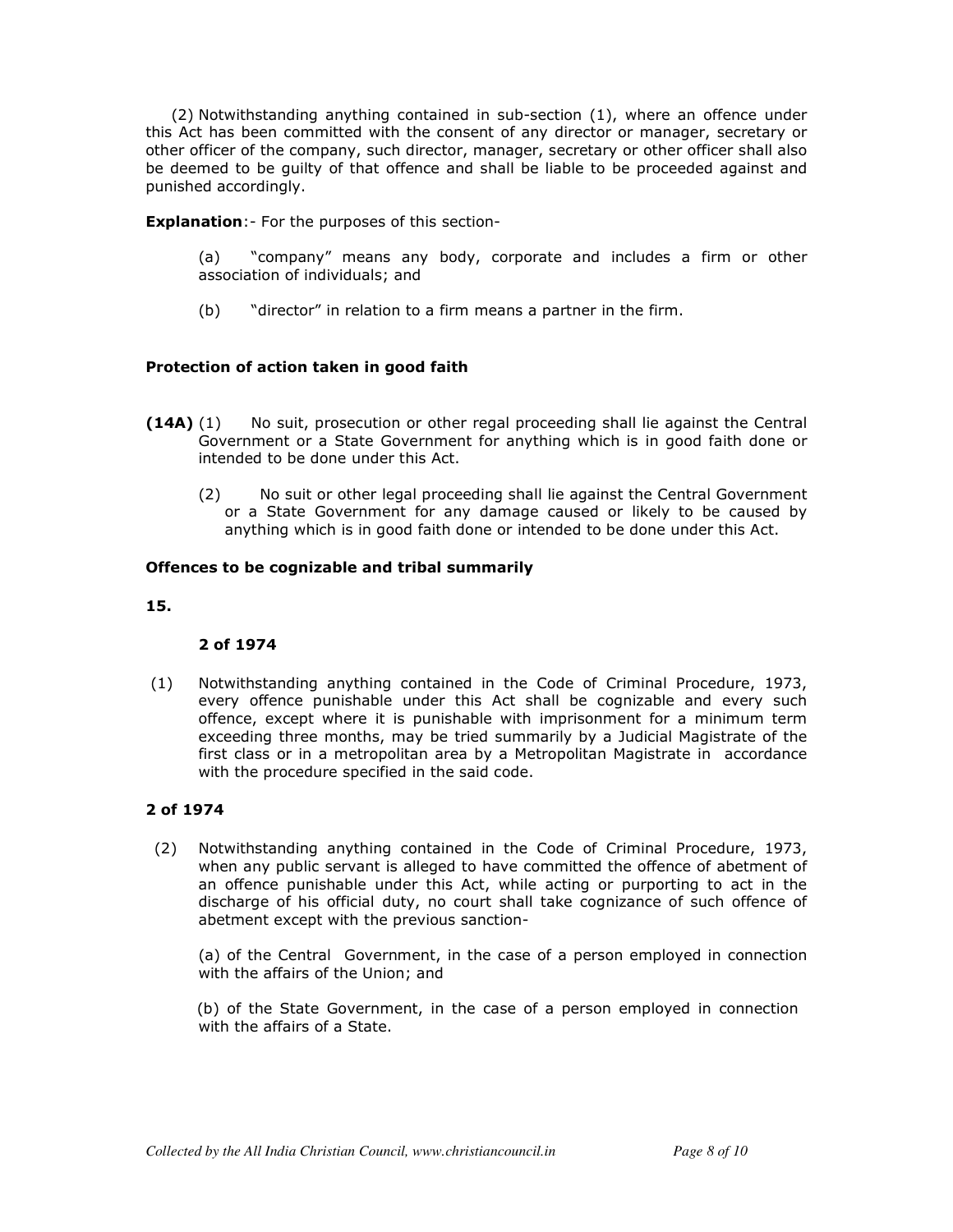#### Duty of State Government to ensure that the concerned persons may avail of the rights accruing from the abolition of 'Untouchability'

**15A.** (1) Subject to such rules as the Central Government may make in this behalf, the State Government shall take such measures as may be necessary for ensuring that the rights arising from the abolition of "untouchability" are made available to, and are availed of by, the persons subjected to any disability arising out of "untouchability"

(2) In particular, and without prejudice to the generality of the provisions of subsection (1), such measures may include-

- (i) the provision of adequate facilities, including legal aid, to the persons subjected to any disability arising out of "untouchability" to enable them to avail themselves of such rights;
- (ii) the appointment of officers for initiating or exercising supervision over prosecutions for the contravention of the provisions of this Act;
- (iii) the setting up of special courts for the trial of offences under this Act;
- (iv) the setting up of Committees at such appropriate levels as the State Government may think fit to assist the State Government in formulating or implementing such measures;
- (v) provision for a periodic survey of the working of the provisions of this Act with a view to suggesting measures for the better implementation of the provisions of this Act.
- (vi) the identification of the areas where persons are under any disability arising out of "untouchability" and adoption of such measures as would ensure the removal of such disability from such areas.

3. The Central Government shall take such steps as may be necessary to coordinate the measures taken by the State Governments under sub-section (1).

4. The Central Government shall, every year, place on the Table of each House of Parliament, a report on the measures taken by itself and by the State Governments in pursuance of the provisions of this section

#### Act to override other laws.

16. Save as otherwise expressly provided in this Act, the provisions of this Act shall have effect notwithstanding anything inconsistent therewith contained in any other law for the time being in force, or any custom or usage or any instrument having effect by virtue of any such law or any decree or order of any court or other authority.

### 20 of 1958 Probation of Offenders Act, 1958 not to apply to persons above age of fourteen years.

**16A.** The provisions of the Probation of Offenders Act, 1958, shall not apply to any person above the age of fourteen years who is found guilty of having committed any offence punishable under this Act.